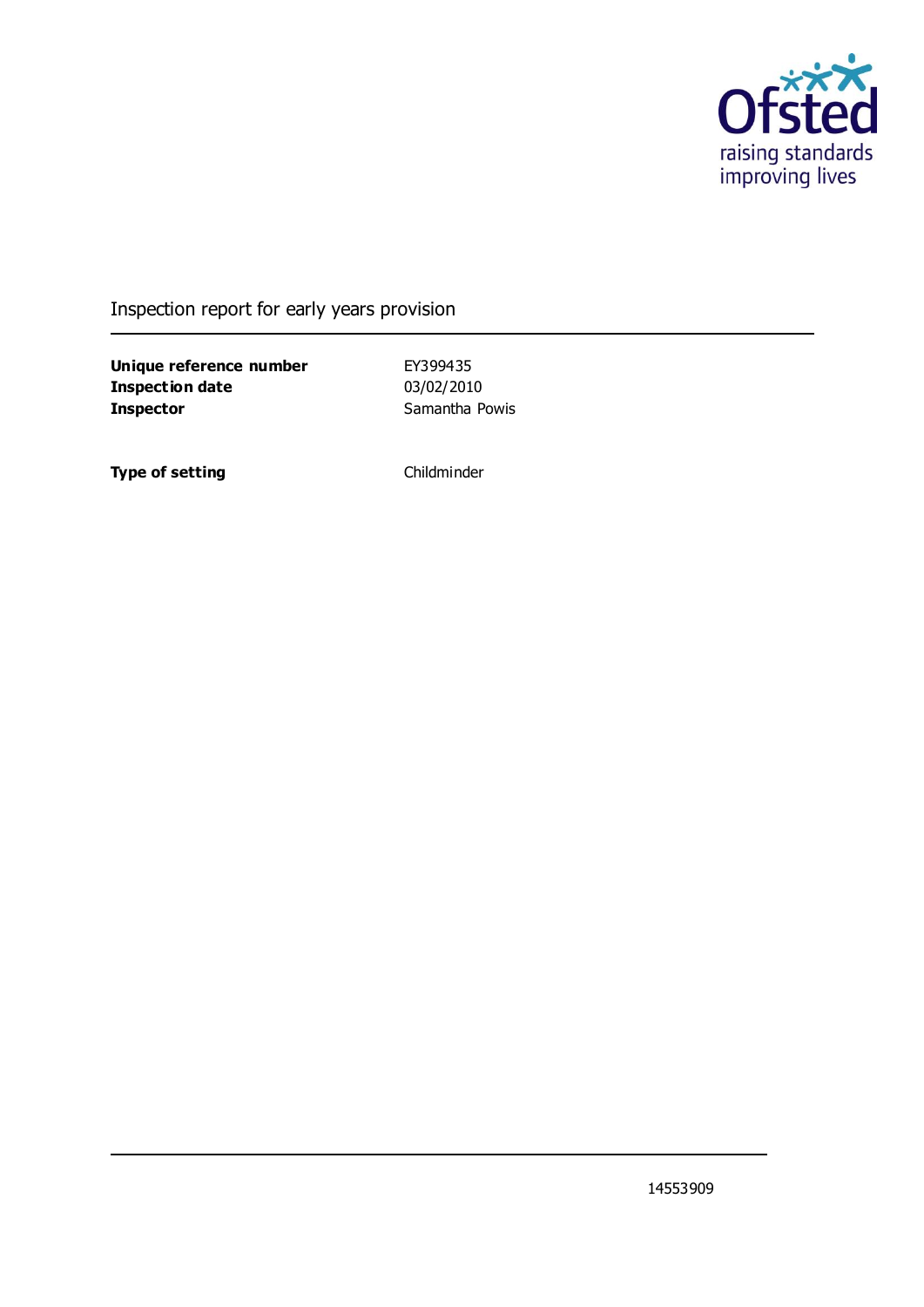The Office for Standards in Education, Children's Services and Skills (Ofsted) regulates and inspects to achieve excellence in the care of children and young people, and in education and skills for learners of all ages. It regulates and inspects childcare and children's social care, and inspects the Children and Family Court Advisory Support Service (Cafcass), schools, colleges, initial teacher training, work-based learning and skills training, adult and community learning, and education and training in prisons and other secure establishments. It rates council children's services, and inspects services for looked after children, safeguarding and child protection.

If you would like a copy of this document in a different format, such as large print or Braille, please telephone 0300 123 1231, or email enquiries@ofsted.gov.uk.

You may copy all or parts of this document for non-commercial educational purposes, as long as you give details of the source and date of publication and do not alter the information in any way.

Royal Exchange Buildings St Ann's Square Manchester M2 7LA

T: 0300 123 1231 Textphone: 0161 618 8524 E: enquiries@ofsted.gov.uk W: [www.ofsted.gov.uk](http://www.ofsted.gov.uk/)

© Crown copyright 2009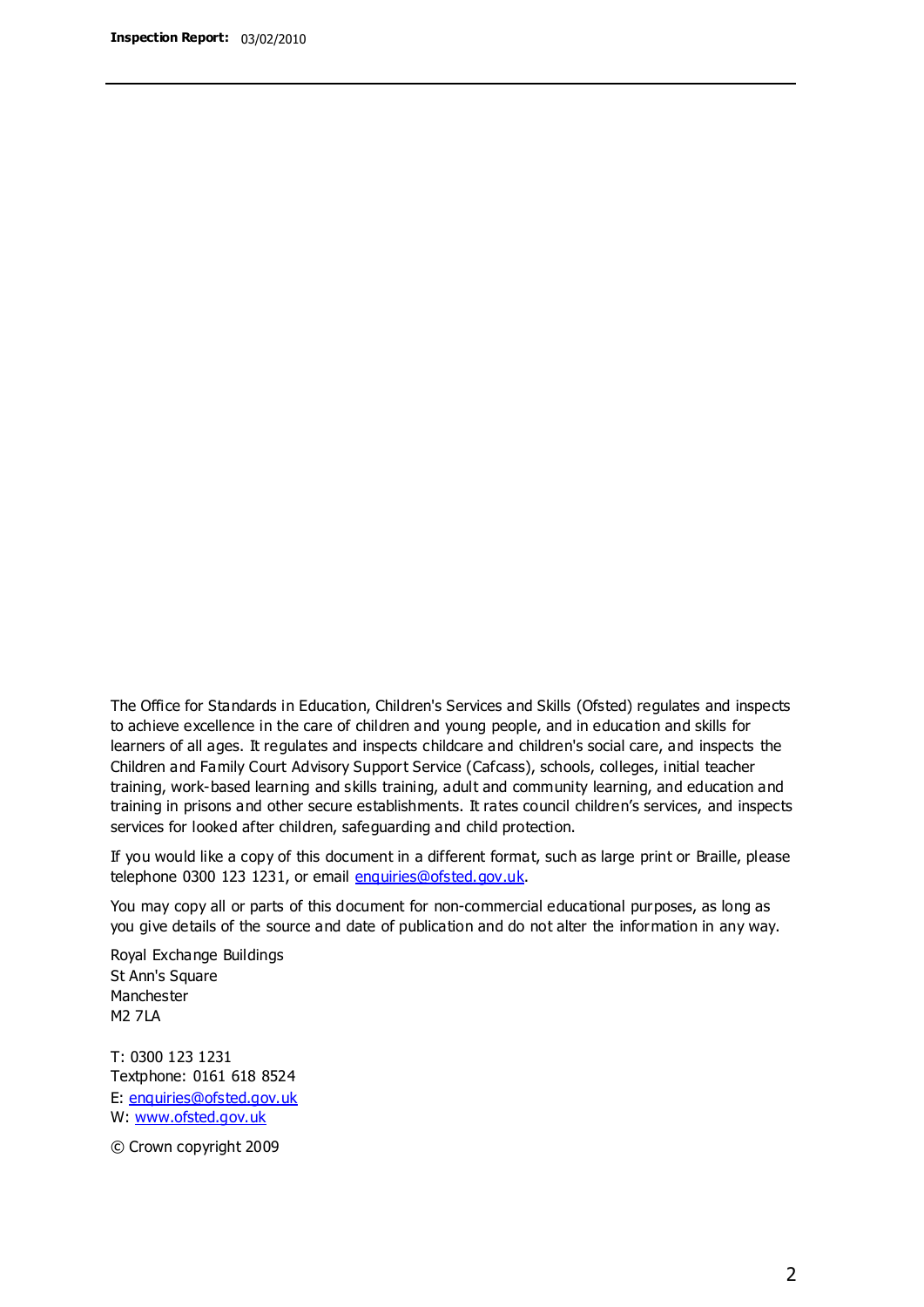## **Introduction**

This inspection was carried out by Ofsted under Sections 49 and 50 of the Childcare Act 2006 on the quality and standards of the registered early years provision. 'Early years provision' refers to provision regulated by Ofsted for children from birth to 31 August following their fifth birthday (the early years age group). The registered person must ensure that this provision complies with the statutory framework for children's learning, development and welfare, known as the *Early* Years Foundation Stage.

The provider must provide a copy of this report to all parents with children at the setting where reasonably practicable. The provider must provide a copy of the report to any other person who asks for one, but may charge a fee for this service (The Childcare (Inspection) Regulations 2008 regulations 9 and 10).

The setting also makes provision for children older than the early years age group which is registered on the voluntary and/or compulsory part(s) of the Childcare Register. This report does not include an evaluation of that provision, but a comment about compliance with the requirements of the Childcare Register is included in Annex B.

Please see our website for more information about each childcare provider. We publish inspection reports, conditions of registration and details of complaints we receive where we or the provider take action to meet the requirements of registration.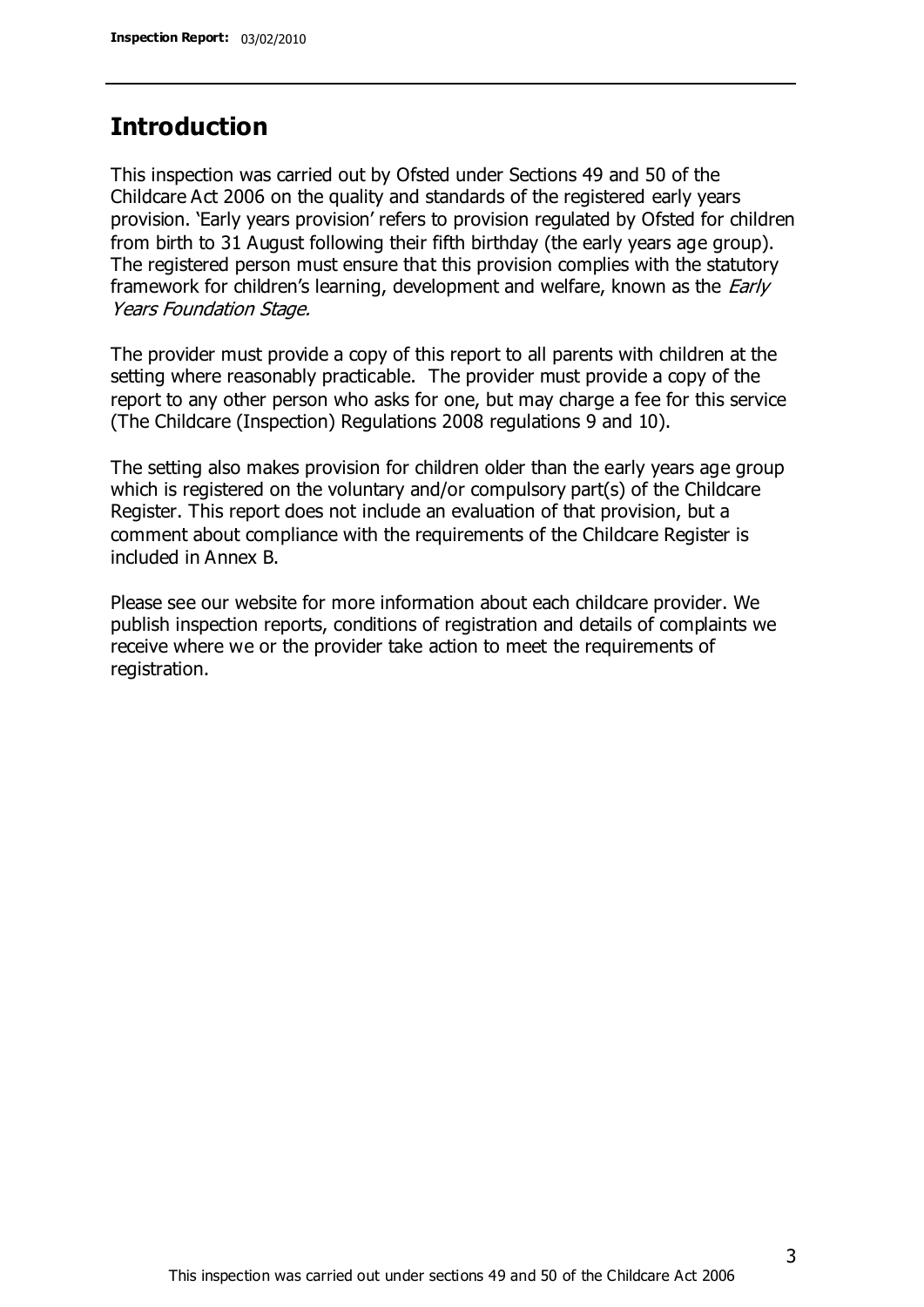## **Description of the childminding**

The childminder registered to care for children in 2009. She lives with her husband and two children aged three and four years in the Colehill area of Wimborne in Dorset. Minded children have access to all areas of the home, including a large lounge/dining room which is the main play area. Toilet facilities are provided on the ground floor with areas on the first floor provided for children requiring a rest or sleep. Access to the premises is via a slope leading to the front door. There is a fully enclosed outdoor play area.

The childminder is registered on the Early Years Register and the compulsory and voluntary parts of the Childcare Registers. She may care for a maximum of four children under eight years, two of whom may be in the early years age range. There are currently six children on roll, five of whom are in the early years age range. The family own a pet dog. The childminder occasionally works with an assistant and is registered to provide overnight care.

## **The overall effectiveness of the early years provision**

Overall the quality of the provision is satisfactory.

The childminder provides children with a warm and comfortable home. She is calm in her approach and offers appropriate levels of supervision. The childminder gathers sufficient information, which enables her to support children's individual care needs. Children are provided with a suitable range of activities which generally keep them interested throughout the day, however, at times children's behaviour is not managed appropriately which prevents them from benefiting fully from the activities and support on offer. The childminder has started to review her own practice, however, this is not yet fully effective in ensuring areas for improvement are identified and addressed.

## **What steps need to be taken to improve provision further?**

To further improve the early years provision the registered person should:

- continue to develop the systems to observe and assess each child's achievements, interests and learning styles and use this information to identify learning priorities and plan learning experiences to further support children's development in all areas
- develop strategies to manage children's behaviour appropriately, so they learn consistent boundaries and expectations
- develop the systems for self evaluation, to identify strengths and areas for development to continue to make improvements for children
- increase opportunities for children to develop an awareness and understanding of diversity.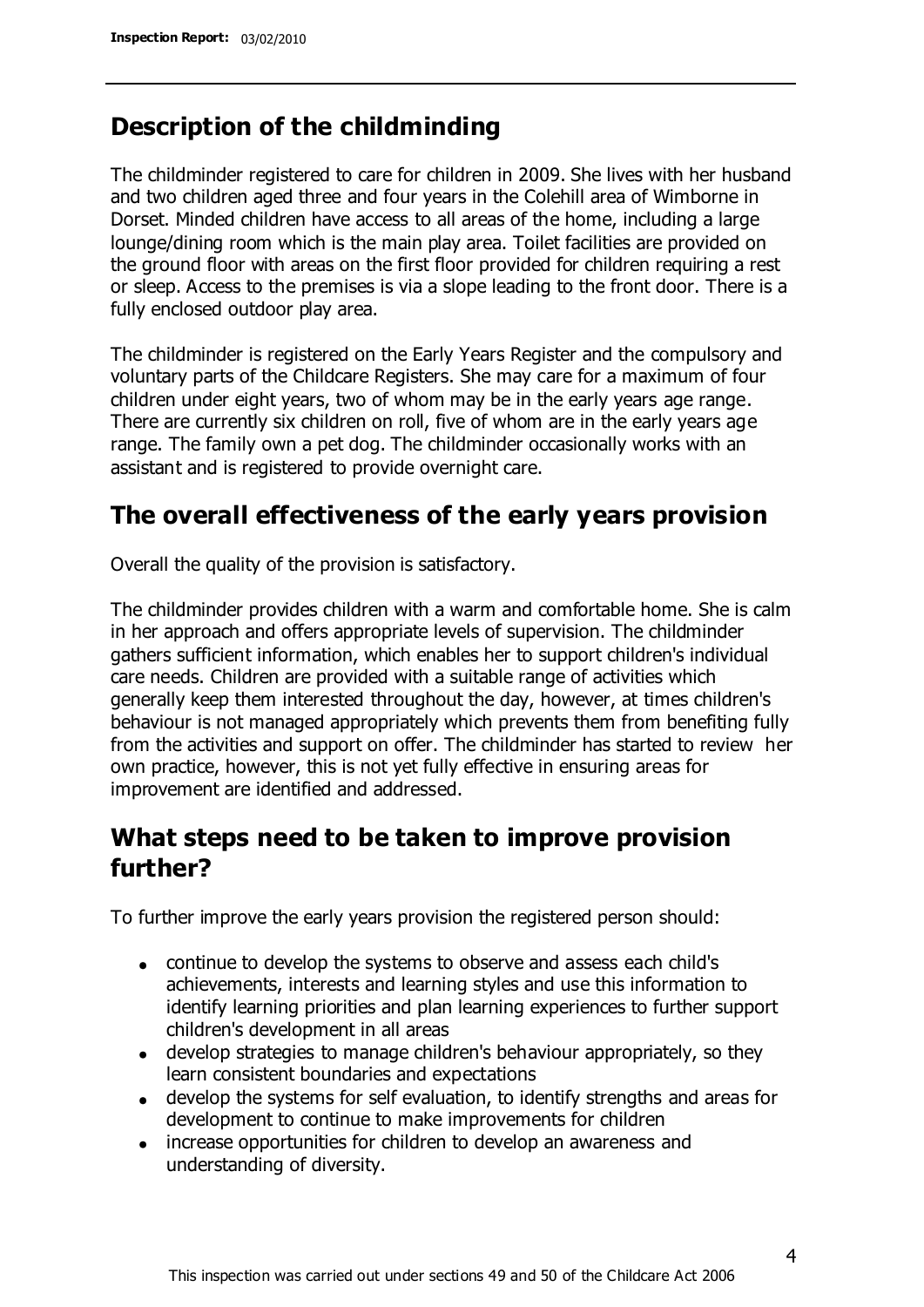## **The effectiveness of leadership and management of the early years provision**

The childminder has a sufficient understanding and awareness of safeguarding procedures. She has access to documents to support her should she have a concern about a child in her care, to ensure she follows appropriate procedures to promote children's welfare. The childminder completes risk assessments on a daily basis to ensure the premises are safe and suitable for children. She ensures children are well supervised at all times. Although she reminds children about safe practices, she does not always take appropriate action when children display behaviour which could be harmful to others, such as pushing each other or throwing toys.

The childminders home provides a comfortable and spacious environment for children to play. Space is used well to provide floor and table top areas where children can engage in activities. Children make choices from the suitable range of equipment the childminder sets out for them, which is based on her understanding of their individual preferences. For example, she ensures there are cars, trains and vehicles available as the children attending particularly like these. Children have access to outdoor areas where they can use play equipment such as slides, trampoline and bikes or trikes.

The childminder considers children's individual needs when planning activities and routines, which helps them to feel included. She keeps folders which record their achievements and include photographs of them engaging in activities which helps them to feel valued. However, at times, some children find it difficult to share the attention of the childminder or the use of specific toys, which leaves others feeling a little left out. The childminder uses the library to offer children a selection of books, however, there are few resources or activities planned which really encourage the children to develop an awareness and understanding of the wider world.

The childminder has a good range of written policies, procedures and consents that are shared effectively with parents to help them understand her role and ensure any preferences they have are respected. She uses documents such as the daily register well to support children's ongoing welfare. Daily discussions and written diaries keep both parents and childminder well informed about children's care needs, routines and achievements. The childminder is aware of the need to link with others providing care for the children.

The childminder has attended several courses prior to her registration, which has given her an adequate understanding of her role. She seeks advice from other professionals, such as the environmental health officer, and early years colleagues to help her to improve her practice. She is hoping to attend further training in the future to extend her knowledge of the Early Years Foundation Stage (EYFS). She has completed a basic self-evaluation, however, this does not help her to identify her own strengths and weaknesses and the key areas for improvement.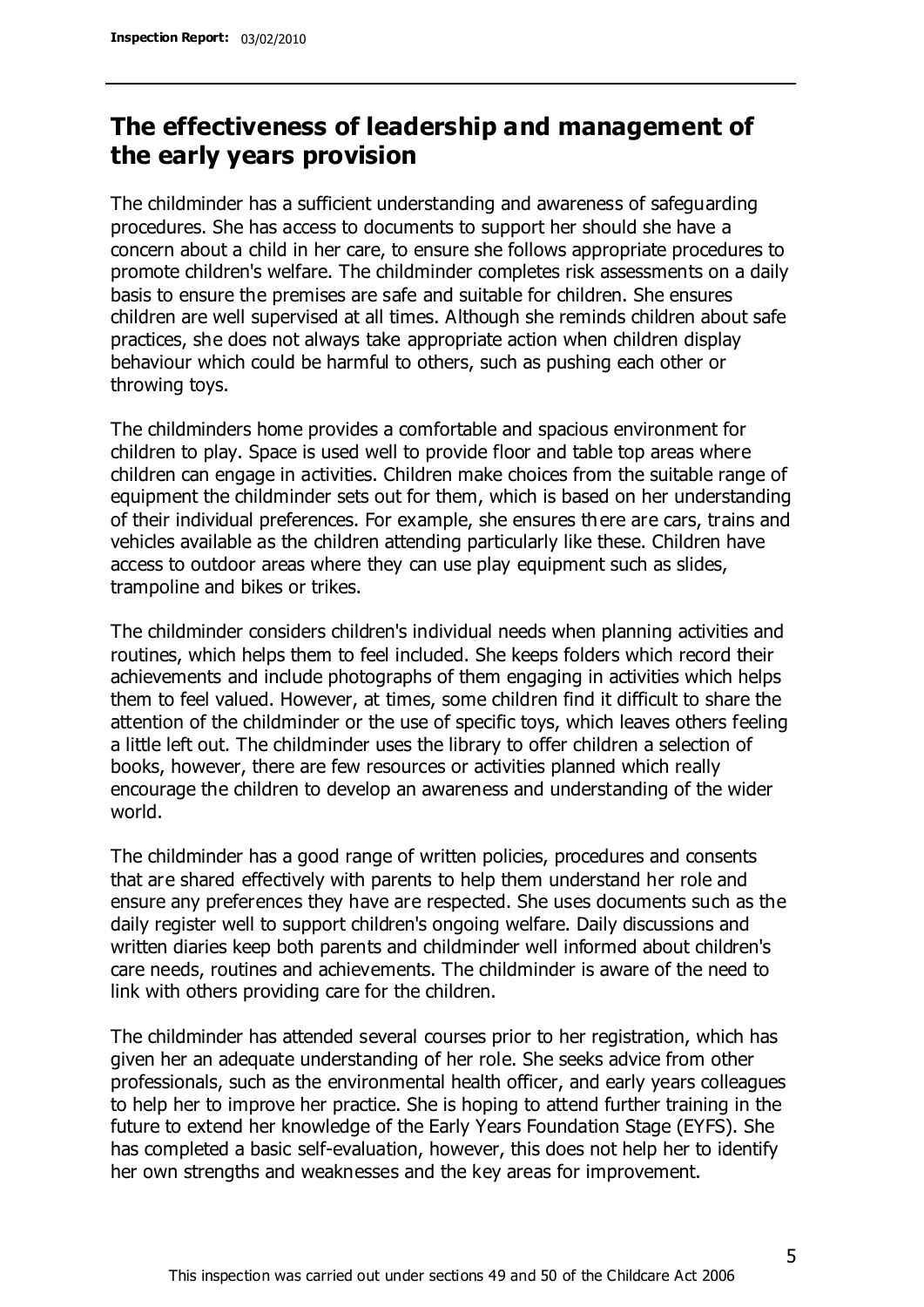## **The quality and standards of the early years provision and outcomes for children**

Children are generally happy and settled in the childminder's home and are confident in the familiar daily routines. The childminder provides children with a range of activities, which are generally appropriate to their age and stage of development. They gain independence as they explore the range of toys and resources available to them and make choices about what they want to play with. They enjoy using the play-dough for a short while, using the tools and their hands to make shapes and patterns in the dough. They help to build a large train-set, fitting sections together to make a track, however, children sometimes find it difficult to play together which means that they don't all benefit from the same input from the childminder or learn to share or take turns. They have opportunities to use creative materials such as paints, glitter and cotton wool to create their own pictures boosting their confidence and giving them a sense of pride. The childminder tries to be involved as the children play, talking to them about what they are doing encouraging them to use language to communicate. The children enjoy walks within the local community and some attend a local toddler group where they have opportunities to mix with children of different ages.

The childminder has started to record her observations of children as they play and is beginning to link these to the areas of learning to help her identify next steps. However, the system is not well established to ensure that these ideas are then used in future plans to enable her to provide children with activities and the support which will fully extend and challenge them and help them to make good progress in their learning and development.

Children are beginning to learn about supporting their own health and safety through daily routines. They are reminded to wash their hands are certain times throughout the day, using paper towels to dry them to prevent germs being spread. They enjoy healthy snacks and are reminded to have regular drinks so they don't become thirsty. Children take part in practising the emergency evacuation procedures, ensuring they are confident in what to do should an incident occur and are taught about hazards around them.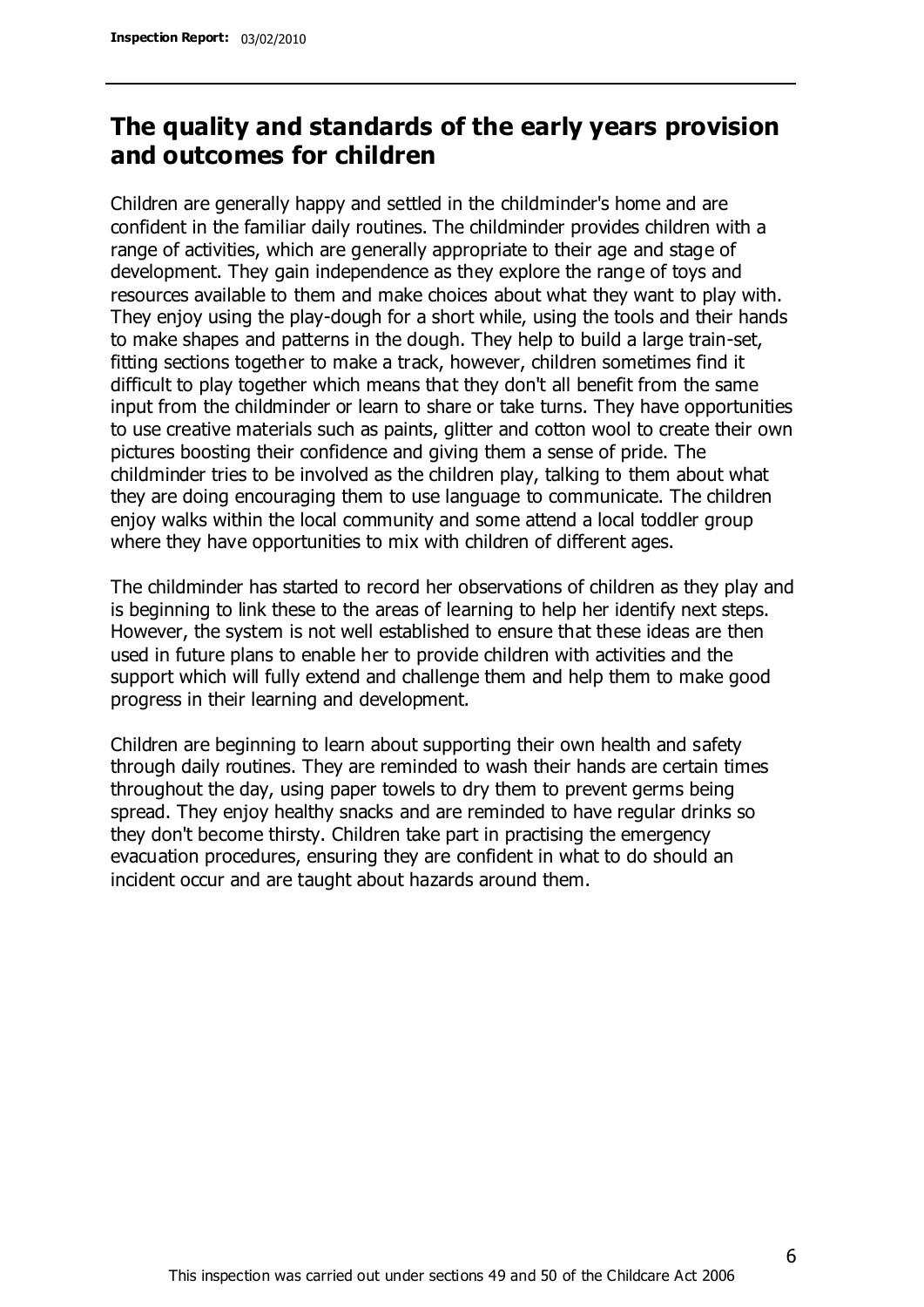## **Annex A: record of inspection judgements**

#### **The key inspection judgements and what they mean**

Grade 1 is Outstanding: this aspect of the provision is of exceptionally high quality Grade 2 is Good: this aspect of the provision is strong Grade 3 is Satisfactory: this aspect of the provision is sound Grade 4 is Inadequate: this aspect of the provision is not good enough

#### **The overall effectiveness of the early years provision**

| How well does the setting meet the needs of the<br>children in the Early Years Foundation Stage? |  |
|--------------------------------------------------------------------------------------------------|--|
|                                                                                                  |  |
| The capacity of the provision to maintain continuous                                             |  |
| improvement                                                                                      |  |

#### **The effectiveness of leadership and management of the early years provision**

| How effectively is the Early Years Foundation Stage led                                         |   |
|-------------------------------------------------------------------------------------------------|---|
| and managed?                                                                                    |   |
| The effectiveness of leadership and management in embedding<br>ambition and driving improvement | 3 |
|                                                                                                 |   |
| The effectiveness with which the setting deploys resources                                      | 3 |
| The effectiveness with which the setting promotes equality and                                  | 3 |
| diversity                                                                                       |   |
| The effectiveness of safeguarding                                                               | 3 |
| The effectiveness of the setting's self-evaluation, including the                               | 3 |
| steps taken to promote improvement                                                              |   |
| The effectiveness of partnerships                                                               | 3 |
| The effectiveness of the setting's engagement with parents and                                  |   |
| carers                                                                                          |   |

### **The quality of the provision in the Early Years Foundation Stage**

The quality of the provision in the Early Years Foundation Stage  $\vert$  3

### **Outcomes for children in the Early Years Foundation Stage**

| <b>Outcomes for children in the Early Years Foundation</b>    |  |
|---------------------------------------------------------------|--|
| <b>Stage</b>                                                  |  |
| The extent to which children achieve and enjoy their learning |  |
| The extent to which children feel safe                        |  |
| The extent to which children adopt healthy lifestyles         |  |
| The extent to which children make a positive contribution     |  |
| The extent to which children develop skills for the future    |  |

Any complaints about the inspection or report should be made following the procedures set out in the guidance available from Ofsted's website: www.ofsted.gov.uk